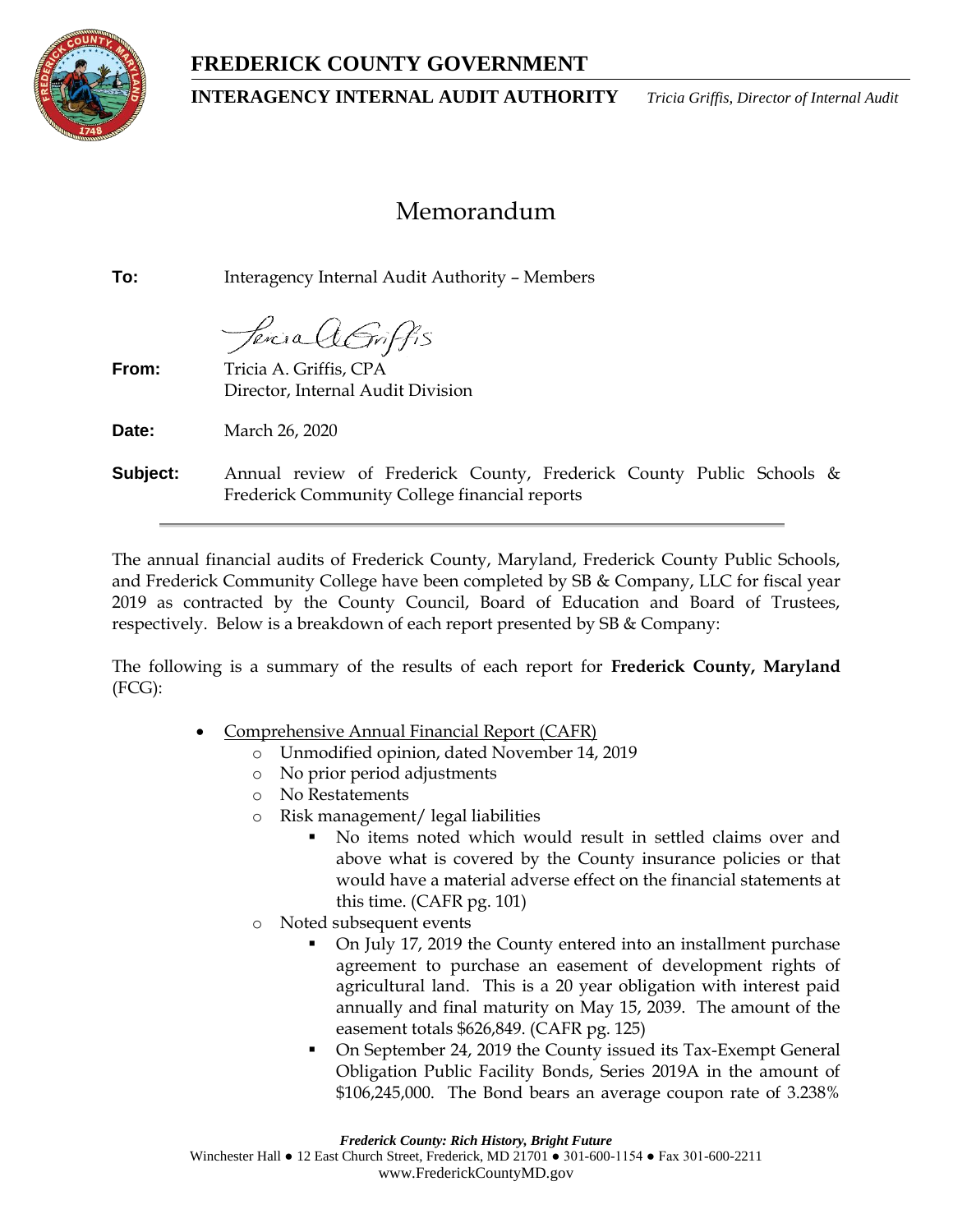per annum and a true interest cost of 2.165%. The Bonds are payable August 1, 2020 through 2039. (CAFR pg. 125)

- On September 24, 2019 the County issued its Tax-Exempt General Obligation Public Facilities Refunding Bond Series 2019B in the amount of \$30,015,000. The Bond bears an average coupon rate of 2.414% per annum and a true interest costs of 2.99%. The principal amount of the Bonds are payable August 1, 2021 through 2034. (CAFR pg. 125)
- On July 23, 2019 the County issued Economic Development Revenue Bonds to benefit Hood College in the amount of \$36,100,000. The bond issue will be utilized to finance improvements to campus facilities and to refinance the County's Economic Development Revenue Bonds, Series 2010A. (CAFR pg. 125)
- o New accounting pronouncements
	- The County has adopted GASB Statement 75 "Accounting and Financial Reporting for Postemployment Benefits Other Than Pensions"; Statement 81 "Irrevocable Split-Interest Agreements; Statement 85 "Omnibus"; and Statement 86 "Certain Debt Extinguishment Issues"
	- The County will evaluate the effects of and adopt by effective dates: Statement 84 "Fiduciary Activities"; Statement 87 "Leases"; and Statement 90 "Majority Equity Interests"
- Report on Internal Control Over Financial Reporting and on Compliance and Other Matters
	- o Dated November 14, 2019
	- o No material weaknesses or significant deficiencies noted
	- o No paragraph noting control deficiencies noted
	- o No noted instances of non-compliance with laws, regulations, contracts, grant agreements, etc. noted
- Report on Compliance for Each Major Federal Program and on Internal Control Over Compliance in Accordance With the Uniform Guidance
	- o Unmodified opinion, dated December 20, 2019
	- o No material weaknesses or significant deficiencies noted
	- o No paragraph noting control deficiencies noted
	- o No noted instances of non-compliance with federal grant programs
- Single Audit report
	- o Unmodified opinion, dated December 20, 2019
	- o Low risk auditee
	- o Total federal expenditures \$18,849,139
	- o Total major programs tested \$7,879,738
	- o No current year or prior year findings or deficiencies noted
	- o Filed timely with the Federal Audit Clearinghouse

#### *Frederick County: Rich History, Bright Future*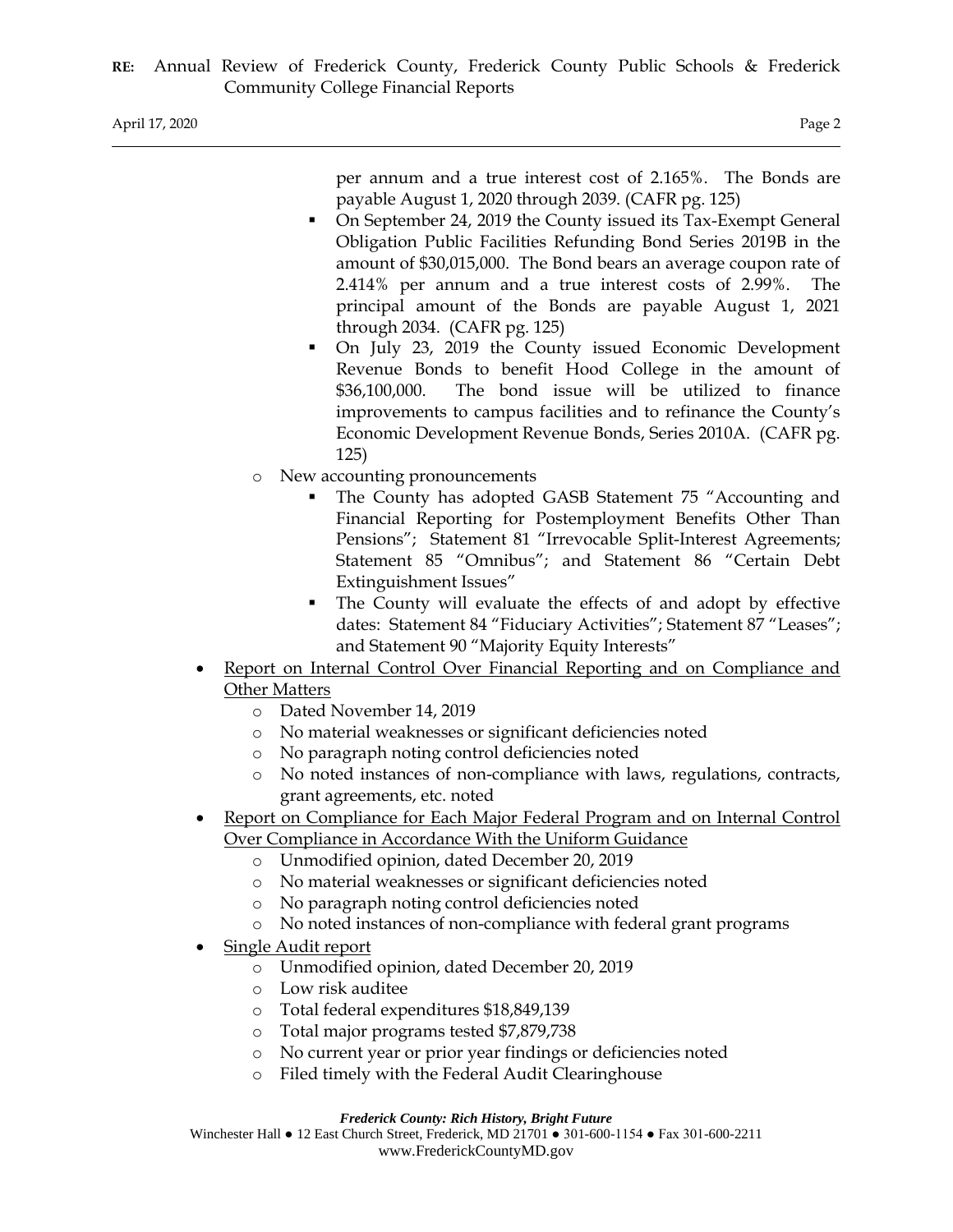April 17, 2020 Page 3

- Annual required communications from the auditor
	- o Nothing noted and no separate management letter presented
- Management representation letter
	- o No special representations or items outside of the normal scope of the audit noted
- Statement of Client Attendance Days and Client Fees of Frederick County, Maryland examination
	- o For the year ended June 30, 2019
	- o Unmodified opinion dated December 20, 2019
- Wage Survey Form of Frederick County, Maryland examination
	- o For the year ended June 30, 2018
	- o Unmodified opinion dated June 6, 2019
- 911 Trust Fund Audit of Revenue and Expenditures
	- o Unmodified opinion dated November 25, 2019, no issues noted
- Bell Court Apartments annual financial audit (as regulated by DHCD)
	- Annual audited financial statement report
		- Unmodified opinion, dated September 25, 2019
		- No prior period adjustments or restatements
		- No noted legal contingencies
		- No subsequent events noted
	- o Report on Internal Control Over Financial Reporting and on Compliance and Other Matters
		- Dated September 25, 2019
		- No material weaknesses or significant deficiencies noted
		- No paragraph noting communication to management regarding control deficiencies noted
		- No non-compliance noted
	- o Department of Housing and Community Development (DHCD) report on compliance with specific requirements
		- Dated September 25, 2019
		- No issued noted, complied in all material respects
	- o Electronic filing to DHCD
		- Completed and accepted by DHCD timely

The following is a summary of the results of each report for **Frederick County Public Schools, Maryland** (FCPS):

- CAFR
	- o Unmodified opinion, dated September 24, 2019
	- o Noted subsequent events
		- None noted
	- o No passed adjustments noted
	- o Change in accounting principle/restatement

*Frederick County: Rich History, Bright Future*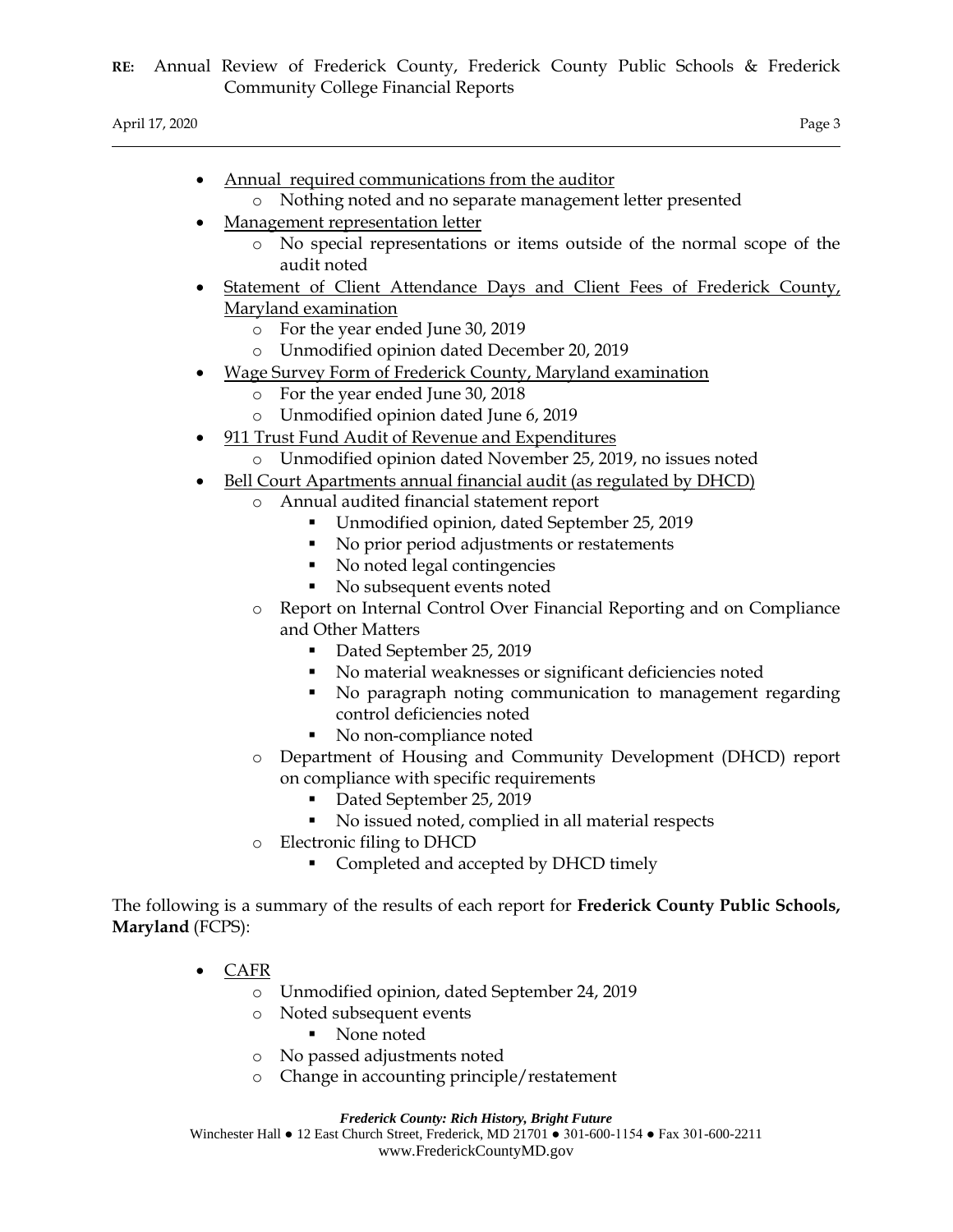- o New accounting pronouncements
	- FCPS has adopted GASB Statement 83 "Certain Asset Retirement Obligations"; Statement 88 "Certain Disclosures Related to Debt, including Direct Borrowings and Direct Placements" and Statement 89 "Accounting for Interest Cost Incurred before the End of a Construction Period"
	- FCPS will evaluate the effects of and adopt by effective dates: Statement 84 "Fiduciary Activities"; Statement 87 "Leases"; and Statement 90 "Majority Equity Interests – an amendment of GASB Statements No. 14 and No. 61"
- o Risk management/legal liabilities:
	- No items noted which would result in settled claims over and above what is covered by FCPS or that would have a material adverse effect on the financial statements at this time
- Report on Internal Control Over Financial Reporting and on Compliance and Other Matters
	- o Dated September 24, 2019
	- o No material weaknesses or significant deficiencies noted
	- o No paragraph noting control deficiencies noted
	- o No noted instances of non-compliance with laws, regulations, contracts, grant agreements, etc.
- Report on Compliance for Each Major Federal Program and on Internal Control Over Compliance in Accordance with the Uniform Guidance
	- o Unmodified opinion, dated September 24, 2019
	- o No material weaknesses or significant deficiencies noted
	- o No paragraph noting control deficiencies noted
	- o No noted instances of non-compliance with federal grant programs
- Single Audit report
	- o Unmodified opinion, dated September 24, 2019
	- o Low risk auditee
	- o Total federal expenditures \$24,178,158
	- o Total major programs tested \$9,388,559
	- o No current year or prior year findings or deficiencies noted
	- o Filed timely with the Federal Audit Clearinghouse
- Annual required communications from the auditor
	- o No passed adjustments noted
	- o No issues noted during the audit
	- o Controls appear to be running effectively
	- o No instances of fraud or illegal acts noted
	- o Management recommendation letter
		- None noted
- Management representation letter
	- o No special representations or items outside of the normal scope of the audit noted

#### *Frederick County: Rich History, Bright Future*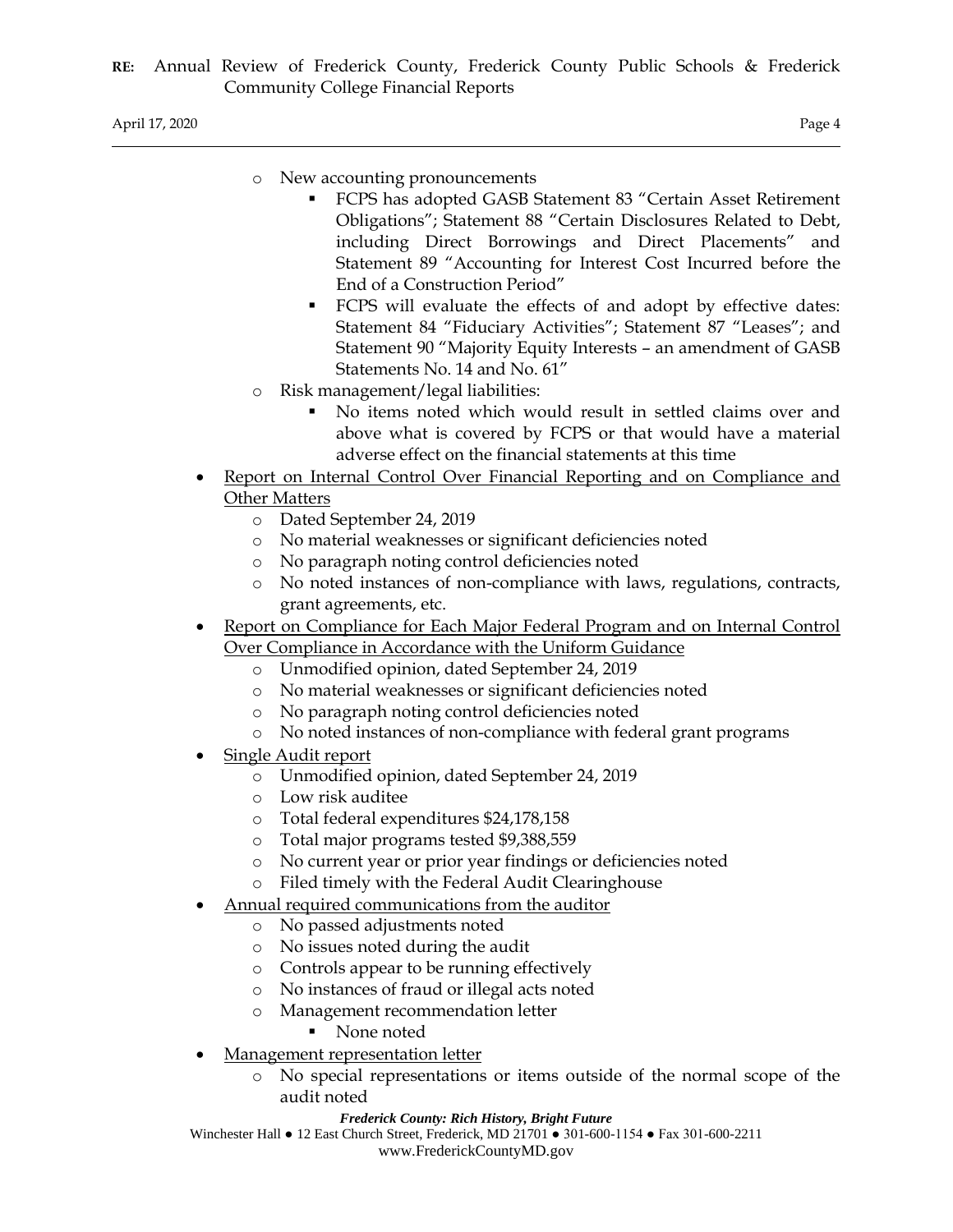The following is a summary of the results of each report for **Frederick Community College, Maryland** (FCC) and the **Frederick Community College Foundation Inc.**

- Annual audited financial statement report (FCC)
	- o Unmodified opinion, dated September 24, 2019
	- o No noted prior period adjustments or restatements
	- o New accounting pronouncements:
		- None noted in the report
	- o No subsequent events noted
	- o Risk Management/legal liabilities:
		- No items noted which would result in settled claims over and above what is covered by FCC or that would have a material adverse effect on the financial statements at this time
- Report on Internal Control Over Financial Reporting and on Compliance and Other Matters
	- o Report dated September 24, 2019
	- o No material weaknesses or significant deficiencies noted
	- o No paragraph noting control deficiencies noted. No noted instances of non-compliance with laws, regulations, contracts, grant agreements, etc.
- Report on Compliance for Each Major Federal Program and on Internal Control Over Compliance in Accordance with the Uniform Guidance
	- o Report dated September 24, 2019
	- o No material weaknesses or significant deficiencies noted
	- o No paragraph noting control deficiencies noted
	- o One instance of noncompliance noted as Finding 2019-001 which notes an instance of requesting funds for a reimbursable grant in which the funds had not yet been expended. The grant was under the Student Financial Aid Cluster. FCC had requested more than expended in the month of September 2018, found the error and self-corrected the error in their October 2018 monthly submission.
- Single Audit report
	- o Unmodified opinion, dated September 24, 2019
	- o Low risk auditee
	- o Total federal expenditures \$7,782,275
	- o Total major programs tested \$6,817,484
	- o One finding noted as Finding 2019-001, defined above
	- o Does not appear to have been filed timely with the Federal Audit Clearinghouse. The filing was submitted and accepted on January 2, 2020, however the report was released in a Board of Trustees presentation of October 23, 2019 which is longer than the 30 day submission due date. This will be a finding in the fiscal year 2020 single audit report.
- Annual required communications from the auditor
	- o No passed adjustments noted
	- o No issues noted during the audit

#### *Frederick County: Rich History, Bright Future*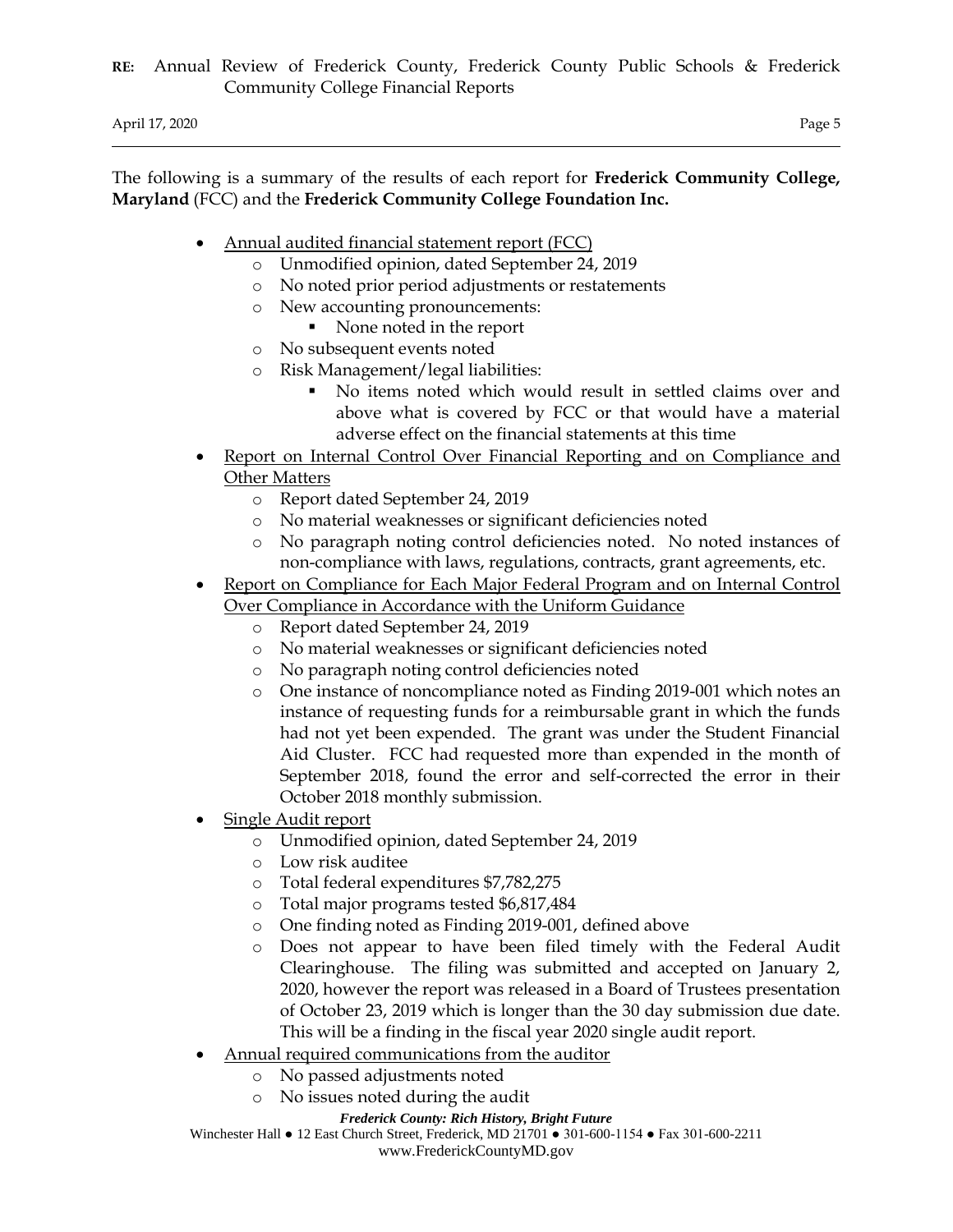| Controls appear to be running effectively<br>$\circ$ |
|------------------------------------------------------|
|------------------------------------------------------|

- o No instances of fraud or illegal acts noted
- o One item of noncompliance in the single audit noted as Finding 2019-001 as listed above
- o Current year Management Recommendation letter
	- None noted
- FCC Foundation- annual audited financial statement report
	- o GAAP based financial statements, dated September 24, 2019
	- o Unmodified opinion
	- o No noted prior period adjustments or restatements
	- o New accounting pronouncements:
		- FASB ASU 2018-08: "Not-for-Profit entities" "Clarifying the Scope and the Accounting Guidance for Contributions Received and Contributions Made" effective for FY20
		- FASB ASU 2016-15: "Statement of Cash Flows: classification of Certain Cash Receipts and Cash Payments" effective for FY20
		- FASB ASU 2016-14: "Presentation of Financial Statements of Notfor-Profit Entities" effective for FY19
		- FASB ASU 2014-09 "Revenue from Contracts with Customers" effective for FY19
		- FASB ASU 2016-02 "Leases", along with ASU 2018-01 "Leases (Topic 842) Land Easement Practical Expedient for Transition to Topic 842" and ASU 2018-10 "Codification Improvements to Topic 842, Leases and Leases (Topic 842): Targeted Improvements" effective for FY21
	- o No subsequent events noted
	- o No matters noted as probable or likely for disclosure or as a contingent liability on the books of the College.
- Management representation letter
	- o No special representations or items outside of the normal scope of the audit noted
- Annual required communications from the auditor
	- o No special representations or items outside of the normal scope of the audit noted